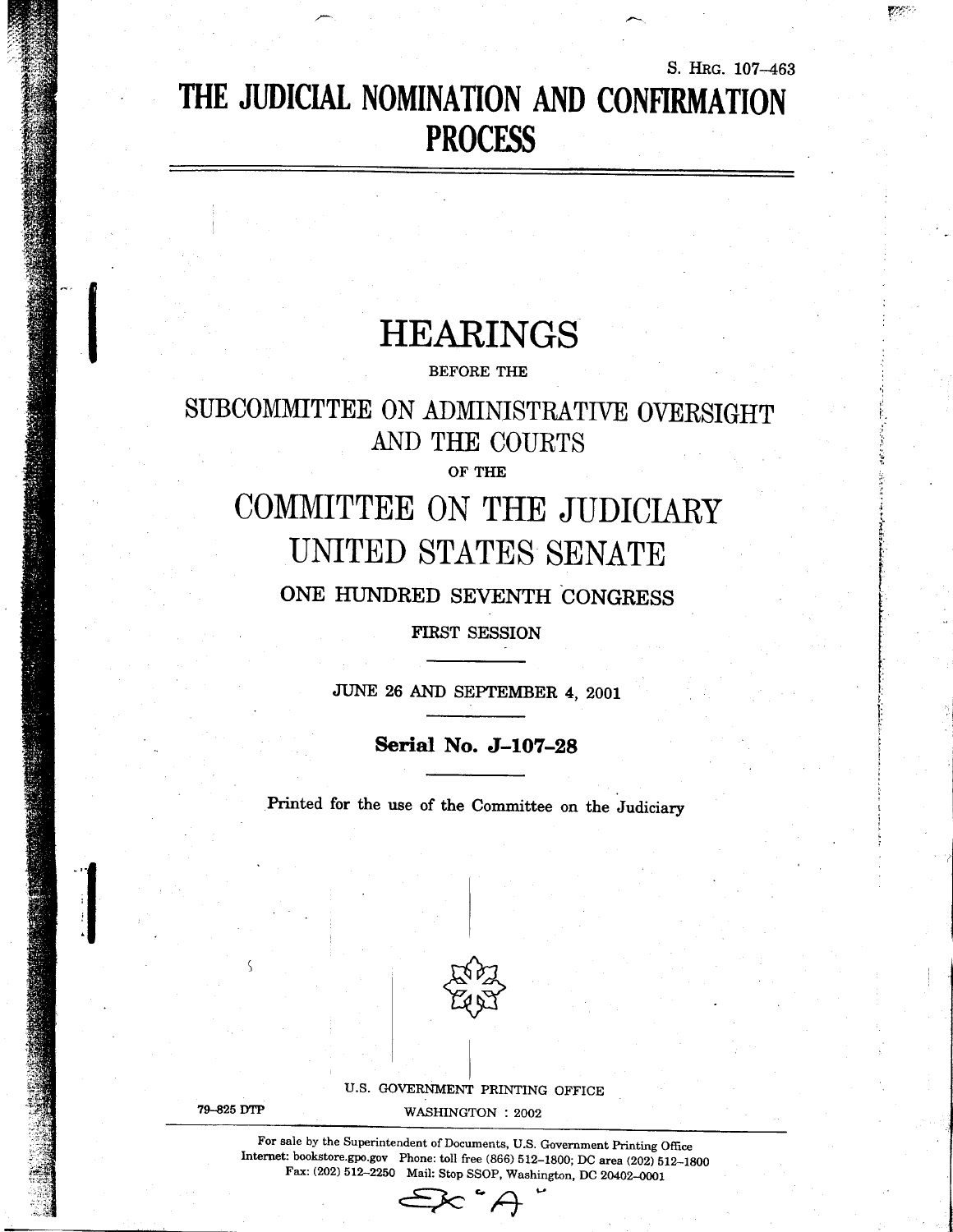#### Statement of Elena Ruth Sassower, Coordinator, Center for Judicial AccountabilitY, Inc.

Dear Chairman Schumer:

As you know, the Center for Judicial Accountability, Inc. (CJA) is a national, nonpartisan, non-profit citizens' organization, based in New York. Our purpose is to safeguard the public interest in meaningful and effective processes of judicial selection and discipline. On the federal level, as likewise on state and local levels, these essential processes take place almost exclusively behind closed-doors. For your convenience, a copy of CJA's informational brochure is enclosed-similar to one I gave you, in hand, on March 20, 1998, when you were seeking election as a Senator from New York.

In the twelve years since our founding in 1989, CJA has had substantial first-had experience with Senate Judiciary Comnittee under both Democratic and Repub. lican chairmen. Reflecting this is the enclosed copy of CJA's May 27, 1996 letter to then Judiciary Committee Chairman Orrin Hatch, as printed in the record of the Committee's May 21, 1996 hearing on "The Role of the American Bar Association in the Judicial Selection Process' (Exhibit 'A-1"). The subject of that hearing was whether the ABA should continue to occupy a privileged, semi-official role. This, because the ratings of the ABA's Standing Committee on Federal Judiciary were allegedly tainted by ideological considerations and by ABA "liberal" policy positions.

Inasmuch as CJA received no notice from the Senate Judiciary Committee of the June 26, 2001 hearing, "Should Ideologr Matter?: Judicial Nominations 2001', held by the Subcommittee on Administrative Oversight and the Courts, which you now chair, I draw your attention to the final paragraph of CJA"s May 27, 1996 letter to Chairman Hatch "A-I", p. 127):

"Finally, we ask that this letter serve as CJA's standing to be placed on a 'notifications' list so that, in the future, we are immediately contacted when matters bearing specifically on judicial selection, discipline, and judicial performance are being considered by the Senate Judiciary Committee<br>or any of its subcommittees." <sup>1</sup>

We did not learn of your June 26, 2001 Subcommittee hearing until June 25. 2001-and this, from a front-page item in the New York Law Journal, identifying it as "a hearing to debate the criteria senators should use when voting on President Bush's judicial nominees". I immediately called your office. After verifying that the hearing was focused on ideology, rather than more broadly on "criteria"-as to which  $CJA$  would have requested to testify--I advised that  $CJA$  would be submitting a statement for the record of the Subcommittee's hearing. Please consider this letter, including the annexed substantiating exhibits, as  $CJA^7s$  statement for inclusion in the printed record of the June 26th hearing.

In your Op-Ed article in the June 26<sup>th</sup> The New York Times, "Judging By Ideology<sup>5</sup>—as likewise in your prefatory statement at the June 26<sup>th</sup> hearing—you confess that Senators privately consider a nominee's ideology, but that because of the taboo surrounding its consideration, they conceal their ideological objections to nominees by finding "nonideological factors, like small financial improprieties from

235

<sup>&</sup>lt;sup>1</sup>This identical request was made in a May 22, 1996 letter to Kolan Davis, then Chief Counsel to the Subcommittee on Administrative Oversight and the Courts-with copies sent to Winston Lett, the Subcommittee's then minority counsel, and John Yoo, then General Counsel to the full<br>Committee and his then minority counterpart, Demetra Lambros (Exhibit "A–2"). Indeed, CJA's May 22, 1996 letter is largely identical to CJA's May 27, 1996 letter to Chairman Hatch, except<br>that it does not particularize "CJA's more recent contacts with the ABA's Standing Committee on Federal Judiciary, this year and last.  $\ldots$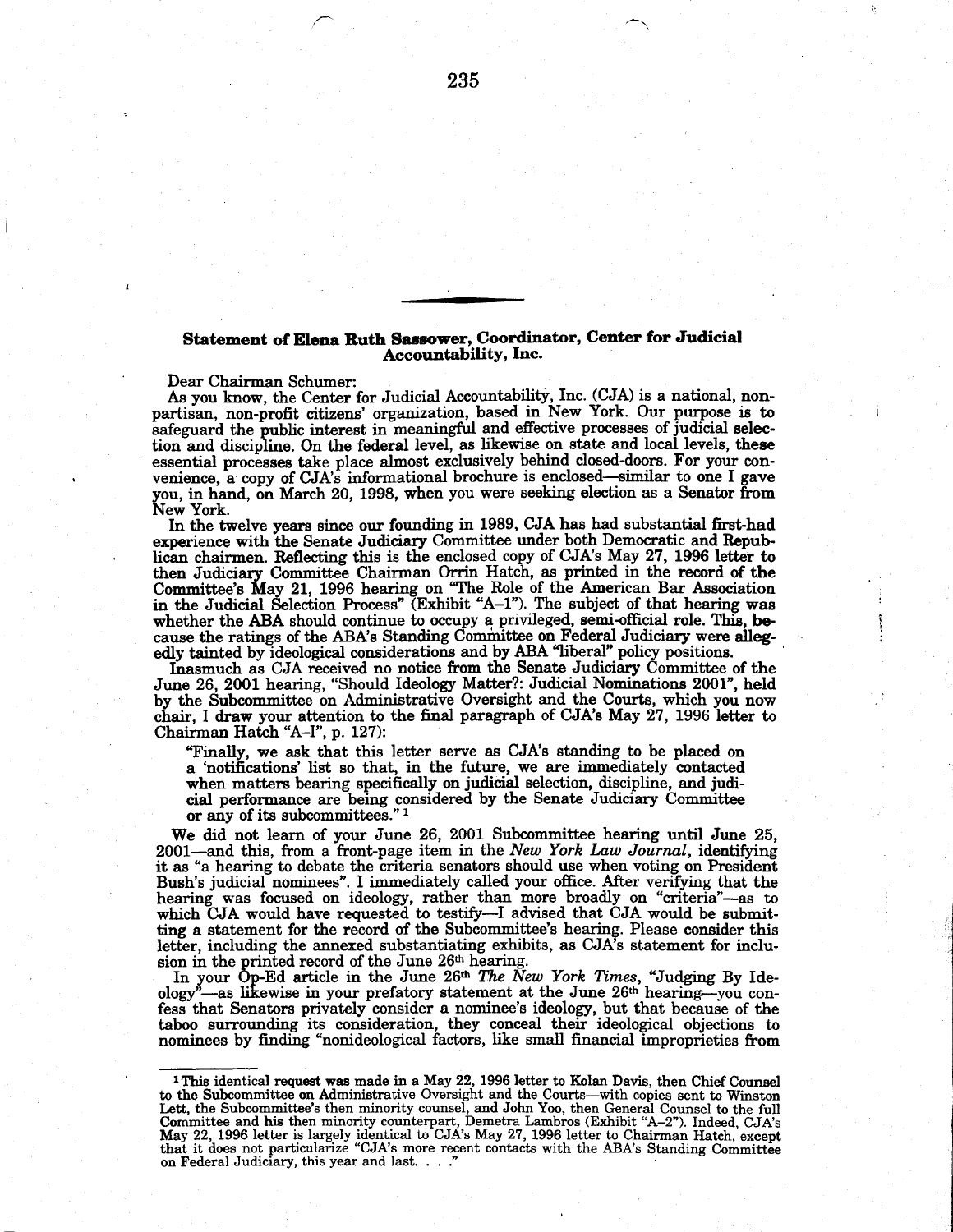long ago". You state, 'got-cha' politics has warped the confirmation process and harmed the Senate's reputation.

While CJA agrees with this assessment and applauds, as long overdue, you readiness to explore the ideological views of judicial nominees—many of whom were, and are presumably chosen by Presidents precisely for their ideological views--we must point out that there is a more fundamental reason why the confirmation process is<br>"warped". It it "warped" because—except when the Senate Judiciary Committee is<br>searching for some non-ideological "hook" on which to hang an tionable nominee—the Committee cares little, if at all, about scrutinizing the qualifications of the judicial nominees it is confirming. Indeed, the Committee willfully disregards incontrovertible proof of a nominee's unfitness, as likewise, of the gross deficiencies of the pre-nomination federal judicial screening process that produced him.

The Senate Judiciary Committee's failure to discharge its duty to investigate the qualifications of judicial nominees-notwithstanding its self-promoting pretense to the contrary-has been chronicled in the 1986 Common Cause study, Assembly-Line Approval—which made a list of salutary recommendations, most of which appear to be unimplemented today. Other studies, also with unimplemented salutary recommendations, have included the 1988 Report of the Twentieth Century Task Force ommentations, nave included the 1500 Meptre of the Twenteent Centery 1695 Force<br>on Judicial Selection, entitled Judicial Roulette, with a chapter entitled "Senate con-<br>firmation: a Rubber Stamp?", as well as the 1975 book eral other important issues related to the judicial nominating process<sup>5</sup>.2

CJA's own direct, first-hand experience with the Senate Judiciary committee provides additional—and more recent—evidence of the Committee's outright contempt for its "advise and consent" constitutional responsibilities and for the public welfare. CJA's experience with the Committee is also unique in that it involves more than opposition to specific nominees. It involves meticulously-documented evidentiary presentations establishing critical deficiencies in the pre-nomination screening process, particularly relating to the American Bar Association. Specifically, CJA demonstrated, as to one federal District Court nominee, Westchester County Executive<br>Andrew O'Rourke, appointed in 1991 by President George Bush, the gross inad-<br>equacy of the ABA's Standing Committee on Federal Judiciary's s nee, New York State Supreme Court Lawrence Kahn, appointed in 1996 by President Bill Clinton, CJA showed that the ABA Standing Committee on Federal Judiciary had actually "screened out" information adverse to his fitness. CJA's contacts with the Senate Judiciary Committee have concerned not just judicial nominees, but a more transcending dimension of the adequacy and integrity of the judicial screening process, with particular focus on the ABA.

CJA regards it as a positive step that President George W. Bush has removed a wholly unworthy ABA from its preeminent, semi-official pre-nomination role in rating judicial candidates. Indeed, by letter to the President, da (Exhibit "A-3"), CJA expressed support for such prospective decision, enclosing for<br>his review a copy of our May 27, 1996 letter to Chairman Hatch (Exhibit "A-1")<br>to illustrate the "good and sufficient reason" for removing nomination screening process. Needless to say, inasmuch as the Senate Judiciary<br>Committee—or at least the Democratic Senators—are now going to be utilizing the<br>ABA to fulfill a post-nomination screening function, the readi of the inadequacy and dishonesty of ABA investigations of judicial candidates-and of its dishonest refusal to in any way confront that evidence—are thresholds issues for the Committee in assessing whether, and under what circumstances, it can rely on ABA ratings.

We do not know the state of the Senate Judiciary Committee's record-keeping. However, we respectfully suggest that you make it a priority to find out what has become of the voluminous correspondence and documentary materials that the Committee received from CJA. Most voluminous is CJA's 50-page investigative Critique<br>on the qualifications and judicial screening of Andrew O'Rourke, substantiated by

14524

<sup>&</sup>lt;sup>2</sup>In particular, your upcoming, as yet unscheduled, two hearings on: "(1) The proper role of<br>the Senate in the judicial process. What does the Constitution mean by 'advise and consent' and<br>historically how assertive has pointments? The Senate process is criticized for being a search for disqualifications. We should<br>examine whether the burden should be shifted to the nominees to explain their qualifications and views to justify why they would be valuable additions to the bench.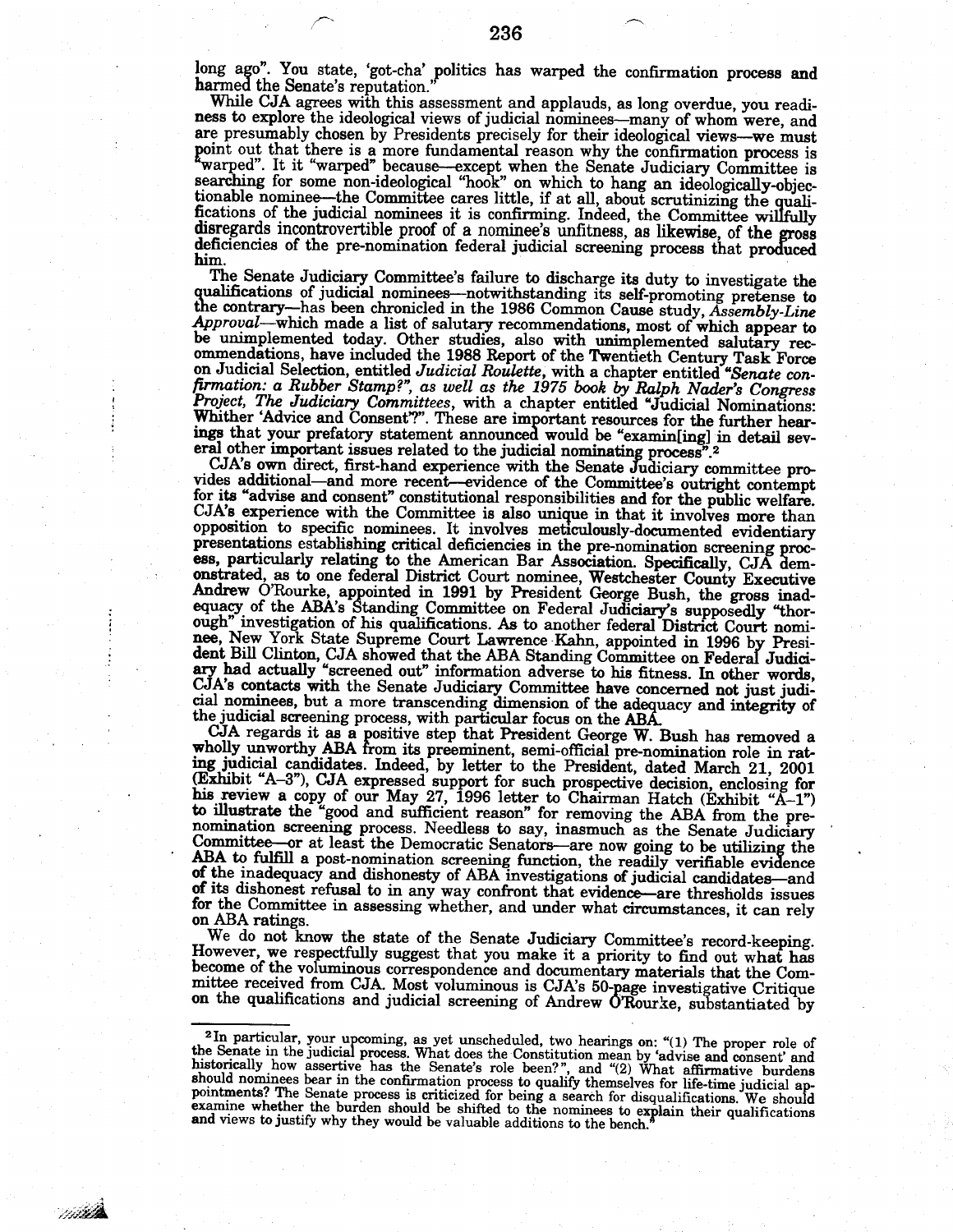a Compendium of over 60 documentary exhibits, which we initially presented to the Senate Judiciary Committee as our "Law Day" public service contribution in May 1992. As reflected by CJA's May 27, 1996 letter to Chairman Hatch (Exhibit "A-1"), we transmitted a duplicate copy of the Critique and Compendium to him under that letter, along with three Compendia of Correspondence relating thereto. The most voluminous of these, Compendium I, collected CJA's correspondence with the Senate Judiciary Committee and Senate leadership following presentment of CJA's Critique. Compendium II collected CJA's correspondence with the American Bar Association about the Critique-copies of which had been previously provided to the Senate Judiciary Committee.<br>CJA's May 27, 1996 letter (Exhibit "A-1", p. 125) highlights the evidentiary sig-

nificance of the Critique in establishing

"not the publicly-perceived partisan issue of whether the ratings of the ABA's Standing Committee on Federal Judiciary are contaminated by a 'liberal' agenda. Rather,  $\dots$  the issue that must concern all Americans: the gross deficiency of the ABA's judicial screening in failing to make proper threshold determinations of 'competence', 'integrity' and 'temperament'." (emphasis in the original)

Further described by our May 27, 1996 letter (Exhibit "A-1") is that, based on our Critique, CJA had called for a Senate moratorium on the confirmations of all judicial nominations pending official investigation of the deficiencies of the federal judicial screening process. Copies of our May 18, 1992 letter-request for the moratorium, addressed to the Senate Majority Leader George Mitchell (Exhibit "B-1"). Such letter-request, which we had sent to every member of the Senate Judiciary Committee, stated:

"To the extent that the Senate Judiciary Committee relies on the accuracy and thoroughness of screening by the ABA and the Justice Department to report nominations out of Committee-with the Senate thereafter functioning as a 'rubber stamp' by confirming judicial nominees without Senate debate-a real and present danger to the public currently exists.

It is not the philosophical or political views of the judicial nominees which are here at issue. Rather, the issue concerns whether present screening is making appropriate threshold determinations of fundamental judicial qualifications-i.e. competence, integrity, and temperament. Our critique of Andrew O'Rourke's nomination leaves no doubt that it is no." (emphases in the original)

Thereafter, on July 17, 1992, The New York Times, published our Letter to the<br>Editor, which it entitled "Untrustworthy Ratings?", about our Critique's findings—<br>and about our request for a moratorium "[b]ecause of the dang

The Senate Judiciary Committee's response to CJA's fact-specific, documented Critique was to refuse to discuss with us any aspect of our evidentiary findings—<br>and to call police officers to have me arrested<sup>3</sup> when, after months of Committee inaction and foot dragging, ignoring my many attempts to arrange an appointment with counsel, I traveled down to Washington in September 1992 to discuss the serious issues presented by the Critique and by the ABA's refusal to take corrective steps-while, meantime, the Senate was proceeding with confirmations of federal judicial nominees.

Likewise, the Senate Judiciary Committee's response to CJA's May 27, 1996 letter (Exhibit "A-1")-copies of which CJA also sent to every member of the Committeewas to refuse to discuss the serious issues it presented with substantiating proof, to wit, "that the problem with the ABA goes beyond incompetent screening. The problem is that the ABA is knowingly and deliberately screening out information problem is that the ADA is anowmary and denotedaty streaming out intuiting<br>adverse to the judicial candidate whose qualifications it purports to review." Sum-<br>marized by the May 27, 1996 letter (Exhibit "A-1", p. 126) were diciary had willfully failed to investigate case file evidence, transmitted by an October 31, 1995 letter (Exhibit "C"), of the on-the-bench misconduct of New York Supreme Court Justice Kahn,<sup>4</sup> then seeking appointment to the U.S. District Court for

<sup>&</sup>lt;sup>3</sup> See CJA's October 13, 1992 letter to then Senate Judiciary Committee Chairman Joseph Biden, annexed as Exhibit "Z" to CJA's Correspondence Compendium I.

<sup>\*</sup>ERR14\*4 That Second Circuit representative to the ABA Standing Committee on Federal Judiciary, Patricia M. Hynes, has since become—and currently is—the Committee's Chairwoman.<br>This because ABA "leadership;; has refused to address the evidence of Ms. Hynes misconduct in connection with her "investigation of Justice Kahn's qualifications.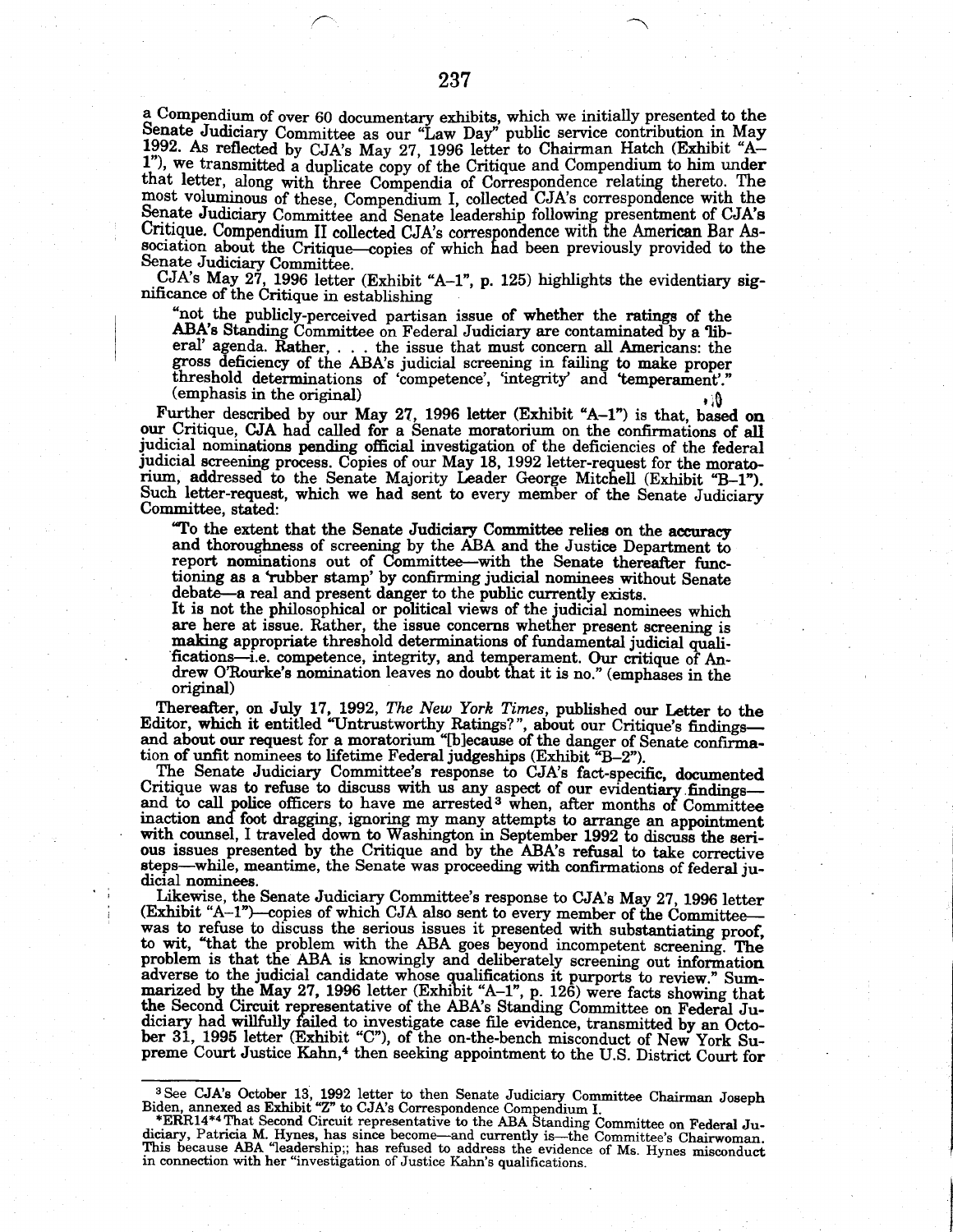the Northern District of New York, that the Chairwoman of the ABA's Standing Committee on Federal Judiciary was arrogantly disinterested in this willful failure to investigate—and that President Clinton subsequently appointed Justice Kahn to the U.S. District Court, presumably based on an ABA rating that Justice Kahn was 'qualified".

CJA's May 27, 1996 letter expressly stated:

"Based upon what is herein set forth, we expect you will want to afford us an opportunity to personally present the within documentary proof—which we would have presented at the [May 21, 1996] hearing on "The Role of the American Bar Association in the Judicial Selection Process"—as to how the ABA fails the public, which is utterly disserved and endangered by its behind-closed-doors role in the judicial screening process." (Exhibit "A-1", p. 127)

I daresay most people reading the May 27, 1996 letter would have had a similar expectation—and especially, if they had before them the substantiating documentary proof it transmitted. Conspicuously, the "Editor's Note", added to the end of the letter, as printed in the record of the Committee's May 2 (Exhibit "A-1", p. 127). This is most strange as all those materials were express<br>mailed to the Committee together with the "hard copy" of the letter.

The only response we received to our May 27, 1996 letter (Exhibit "A-1") was a June 13, 1996 acknowledgement from Senator Strom Thurmond (Exhibit "D-1"), whose form-letter text repeated, verbatim, the Senator's statement at the May 21, including that Congress has "adequate resources to properly investigate the background of individuals nominated to the federal judiciary" an fully review[s]" these nominees, giving "due consideration to the ABA's Standing<br>Committee on Federal Judiciary, prior to a vote on confirmation"

The only other response CJA received-a June 12, 1996 letter (Exhibit "F")-was. ostensibly, to CJA's April 26, 1996 letter to the Committee (Exhibit "E"), requesting to testify in opposition to Justice Kahn's confirmation, as well as answers to various procedural questions. One of these procedural questions, as highlighted in CJA's May 27, 1966 letter (Exhibit "A-1", pp. 126-7), concerned the change in Committee policy to preserve the confidentiality of ABA ratings of judicial nominees until the confirmation hearing.

By this June 12, 1996 letter, (Exhibit "F") Chairman Hatch denied, without explanation. CJA's written request to testify in opposition to Justice Kahn's Confirma-<br>tion. Although confirming the Committee's "practice" of not publicly releasing the<br>ABA ratings in advance of the confirmation hearing, Chai ADA Takings in advance of the communitor nearing, Chairman riatch did not identify how long such "practice" had been in effect and the reason therefor, which is what CJA expressly requested to know. He did however, admit, didate is reviewed on an individual basis by each Senator."

CJA responded with a June 18, 1996 letter (Exhibit "G-1"), requesting that Chairman Hatch explain his peremptory and precipitous denial of our request to testify and that he reconsider his denial based on facts therein set forth. We pointed out that he had not provided us with information as to "what the criterion is for pre-<br>senting testimony at judicial confirmation hearings". Additionally, we pointed out<br>that no one from the Committee had ever contacted us as tion to Justice Kahn, which had not been identified by our April 26, 1996 letter (Exhibit "E"), and that although such identification did appear in CJA's May 27, 1996<br>letter (Exhibit "A-1", p. 126), to wit, that Justice Kahn as a New York Supreme Court Justice had

"used his judicial office to advance himself politically. Specifically, . . [he] had perverted elementary legal standards and falsified the factual record to 'dump' a public interest Election Law case which challenged the manipulation of judicial nominations in New York State by the two major political parties" (emphases in the original),

no one had ever requested that we furnish the Committee with a copy of the substantiating case file for review.

Chairman Hatch never responded to this June 18, 1996 letter (Exhibit "G-1"). Rather, on June 25, 1996 at 9:45 a.m., a Committee staffer telephoned us to advise that the Committee's confirmation hearing on Justice Kahn's nomination-whose date we had repeatedly sought to obtain from the Committee, without successwould take place at 2:00 p.m. that afternoon.

Such last-minute notice gave us just over four hours to get from Westchester, New York to Washington, D.C. a logistical impossibility by surface transportation.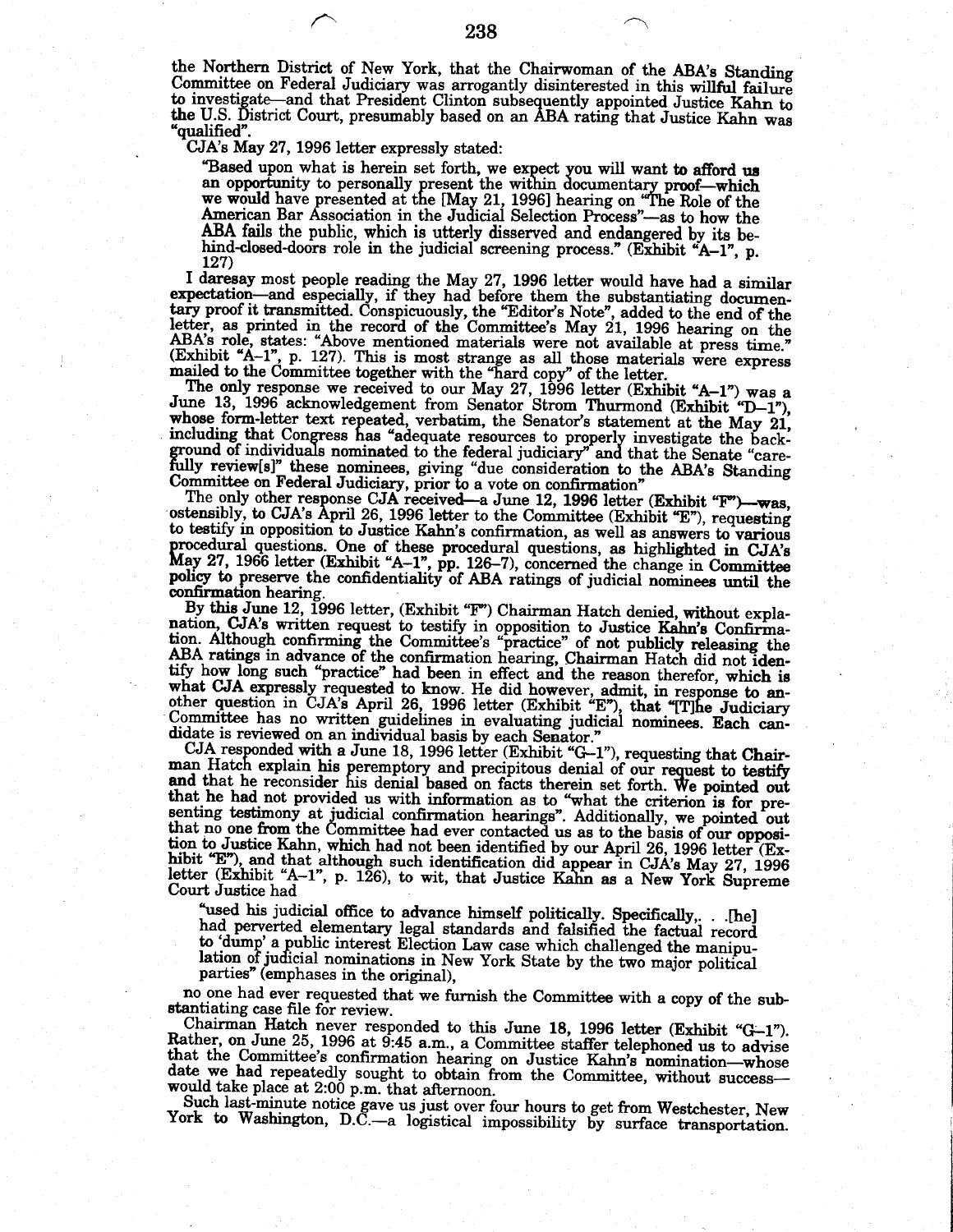Throwing expense to the winds, we arranged with a car service to speed me to the airport for a noon flight. At the same time, we sought to clarify from the Committee whether, in making this expensive trip down to Washington, I would be permitted

to testify. No clarification was forthcoming (Exhibit "G-2").<br>The June 25, 1996 Committee "hearing" on Justice Kahn's confirmation—which<br>was held simultaneously with the "hearing" for four other District Court nominees,<br>an Court of Appeals—fits the description of the Committee staffer quoted in the 1986 Common Cause study, "Assembly Line Approval", who termed confirmation "hearings" "as pro forma as pro forma can be. Apart from Senator Jon Kyl, who was chairing the "hearing" in Chairman Hatch's absence, Only one other Com five District Court nominees, who were called up en masse to respond, seriatim, in<br>"assembly-line" fashion, once the questioning of the nominee for the circuit Court<br>of Appeals had been completed. Chairman Kyl then commend as "exceptionally well qualified" and prepared to conclude the "hearing". This, without inquiring whether anyone in the audience had come to testify <sup>5</sup> and without identifying whether the Committee had received opposition to any of the nominees and its disposition thereof.

It was then that I rose from my seat. The transcript of the June 25, 1996 Senate Judiciary Committee "hearing" reflects the following colloquy between me and Chairman Kyl (Exhibit "H", pp. 790–791):

Sassower: "Senator, there is citizen opposition to Judge Kahn's nomination"<br>Sen. Kyle: "Let me just conclude the hearing, if we could."<br>Sassower: "We request the opportunity to testify."

Sassower: "We requested the opportunity 3 months ago, over 3 months ago  $\frac{S_{\alpha}}{S_{\alpha}}$ .

Sen. Kyle: "The committee will stand in recess until the police can restore order.

[Recess]

Sen. Kyle: "As the chair was announcing, we will keep the record open for 3 days for anyone who wishes to submit testimony, and that includes anyone in the audience, or questions from the members of the committee to the panel. Should you have any additional questions, of course you are welcome to discuss with staff any other questions you have concerning the procedure.

The full committee will take up the full slate of nominations both for the circuit court and for the district court at the earliest opportunity. I cannot tell you exactly when, but I will certainly recommend that it be done at the earliest opportunity and I do not see any reason for delay.

Senator Simon, do you have anything else that you wish to add?"<br>Sen. Simon: "No. I think we have excellent nominees before us and I hope we can move expeditiously."7

Sen. Kyle: "I certainly reflect that same point of view. Thank you again for being here. We thank everyone in the audience, and I again would say there are 3 days for anyone in the audience to submit and additional statements if you have them. Thank you. The committee stands adjourned.

It must be noted that in the "recess" noted by the transcript (Exhibit "H", p. 791), which was truly momentary, at least one police officer rushed to me and threatened<br>that I would be removed if I said another word. This officer was one of about five other police officers who were waiting at the side of the room, summoned, I believe, by the Committee's Documents Clerk for the purpose of intimidating me. This, be-

<sup>&</sup>lt;sup>5</sup> By contrast, page 234 of the Judiciary Committees describes the Committee's April 21, 1971 hearing to confirm seven judicial nominees. Senator Roman Hruska was presiding. "Hruska asked if anyone in the room wished to speak on behalf of or against the nominee. The sub-<br>committee the moved on to the next nominee." (emphasis added).

<sup>6</sup> Out of nervousness, I erred. April 19, 1996—the date I had contacted the Committee regarding CJA's request to testify in opposition-was not more than three months earlier. It was more than two months earlier.

This statement by Senator Simon should be viewed not only in the context of the opposition to Justice Kahn and request to testify, which I articulated in his presence only moments earlier,<br>but in the context of his counsel's representation to CJA in a October 8, 1992 letter, returning<br>the copy of the Critique we nominee, who have practiced before him or her, or otherwise have and interest and contact us<br>is given every consideration." (emphases added) See Exhibits "U" and "Y" to CJA's Correspondence Compendium I.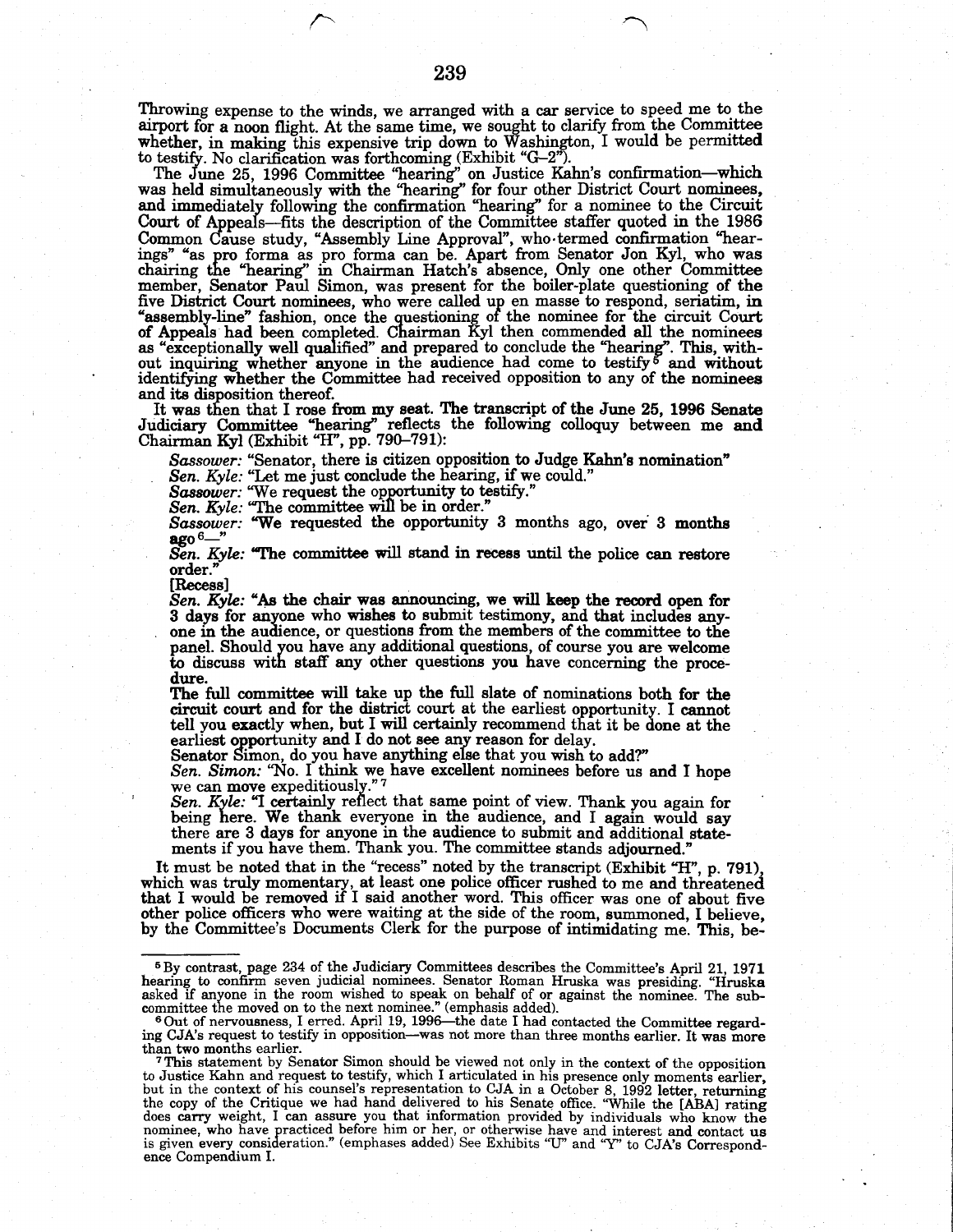cause I had refused to be intimidated by the Clerk's inexplicable surveillance of me, which included his shadowing me about the Senate Judiciary Committee's hearing room, from the time I walked in bullying me and gratuitously warning he was going to have me removed.

As the audience dispersed and Chairman Kyl approached the judicial nominees to congratulate them, I tried to speak with him about the serious nature of CJA's opposition to Justice Kahn. Chairman Kyl just waved me off: By then, the Committee's Documents Clerk was again at my side, threatening to have me removed for harassing the Committee. I told him then-as I had previously-that I had no desire to harass anyone, but simply wished to discuss CJA's opposition with the appropriate individuals. Indeed, I searched in vain for Committee counsel to speak with about CJA's opposition and request to testify. This included approaching the fifteen or so persons who had sat in the chairs behind those reserved for the Senators at the dais. None would identify themselves as counsel or staff with whom I could speak. Nor could I find any counsel with whom I could speak in the Committee's adjoining office. Meantime, the Committee's Document Clerk, with three police officers in tow, was again trailing and bullying me.

In the end, I obtained from the Documents Clerk the until-then-withheld ABA's rating for Justice Kahn, showing that, of all the judicial nominees up for confirmation, Justice Kahn had received the lowest ABA rating: a mixed rating with a majority voting him "qualified" and a minority voting him "not qualified". However, no sooner did I leave the Committee's office, indeed, in the corridor directly outside the Committee's door, I was arrested by Capitol Hill police on a completely trumped up charge of "disorderly conduct"-and hauled off to jail.

The shocking particulars of the orchestrated intimidation and abuse to which I was subjected at the Senate Judiciary Committee's June 25, 1996 "hearing" on Justice Kahn's confirmation are chronicled in CJA's June 28, 1996 letter to Chairman Hatch (Exhibit "I-1"), which was submitted for "the record". ally, recites the no less shocking fact that on June 27, 1996, the Committee, without waiting the announced three days for "the record" to be closed and written submissions received, voted to approve Justice Kahn's Confirmation.<sup>9</sup> Thus, CJA's June 28, 1998 letter begins:

"This letter is submitted to vehemently protest the fraudulent manner in which the Senate Judiciary Committee confirms presidential appointments on the federal bench and its abusive treatment of civic-minded representatives of the public who, without benefit of public funding give their services freely so as to assist the Committee in performing its duty to protect the

public from unfit judicial nominees.<br>This letter is further submitted in support of [CJA's] request for immediate<br>reconsideration and reversal of the Committee's illegal vote yesterday, approving confirmation of Justice Lawrence Kahn's nomination as a district court judge for the Northern District of New York. such Committee vote<br>was taken prior to the expiration of the announced deadline for closure of the record and without any investigation by the Senate Judiciary Committee into available documentary evidence of Justice Kahn's politically-motivated, on-the-bench misconduct as a New York state court judge, for which he has been rewarded by his political patrons with a nomination for a federal judgeship.

Because this Committee has deliberately refused to undertake essential post-nomination investigation, even where the evidence before it shows that appropriate prenomination investigation was not conducted, this letter is also submitted in support of [CJA's] request for an official inquiry by an independent commission to determine whether, when it comes to judicial confirmations, the Senate Judiciary Committee is anything more than a facade for behind-the-scenes political deal-making. In the interim, [CJA] reiterates its request for a moratorium on all Senate confirmation of judicial nominations. Such moratorium was first requested more than four years ago<br>by letter dated May 18, 1992 to former Majority Leader George Mitchell []. Copies<br>of that letter were sent to every member of the Senate Ju cluding yourself." (emphases in the original)

Once again, as with CJA's May 18, 1992 moratorium -request (Exhibit "B-1") and<br>CJA's May 27, 1996 letter to Chairman Hatch (Exhibit "A-1"), CJA sent copies of

<sup>&</sup>lt;sup>8</sup>CJA's June 28, 1996 letter is printed in the record of the Committee's June 25, 1996 "hearbons oute 20, 1550 letter is primed in the record of the Committee's oute 20, 1550 letter<br>ing" on Justice Kahn's confirmation (at pp. 1063–1074), but nit with its annexed exhibits. Ac-<br>cording to the "Editor's note" appea

<sup>9</sup> See Exhibit "J-7", p. containing a summary of the minutes of the Committee's June 27, 1996 meeting pertaining to the judicial nominees.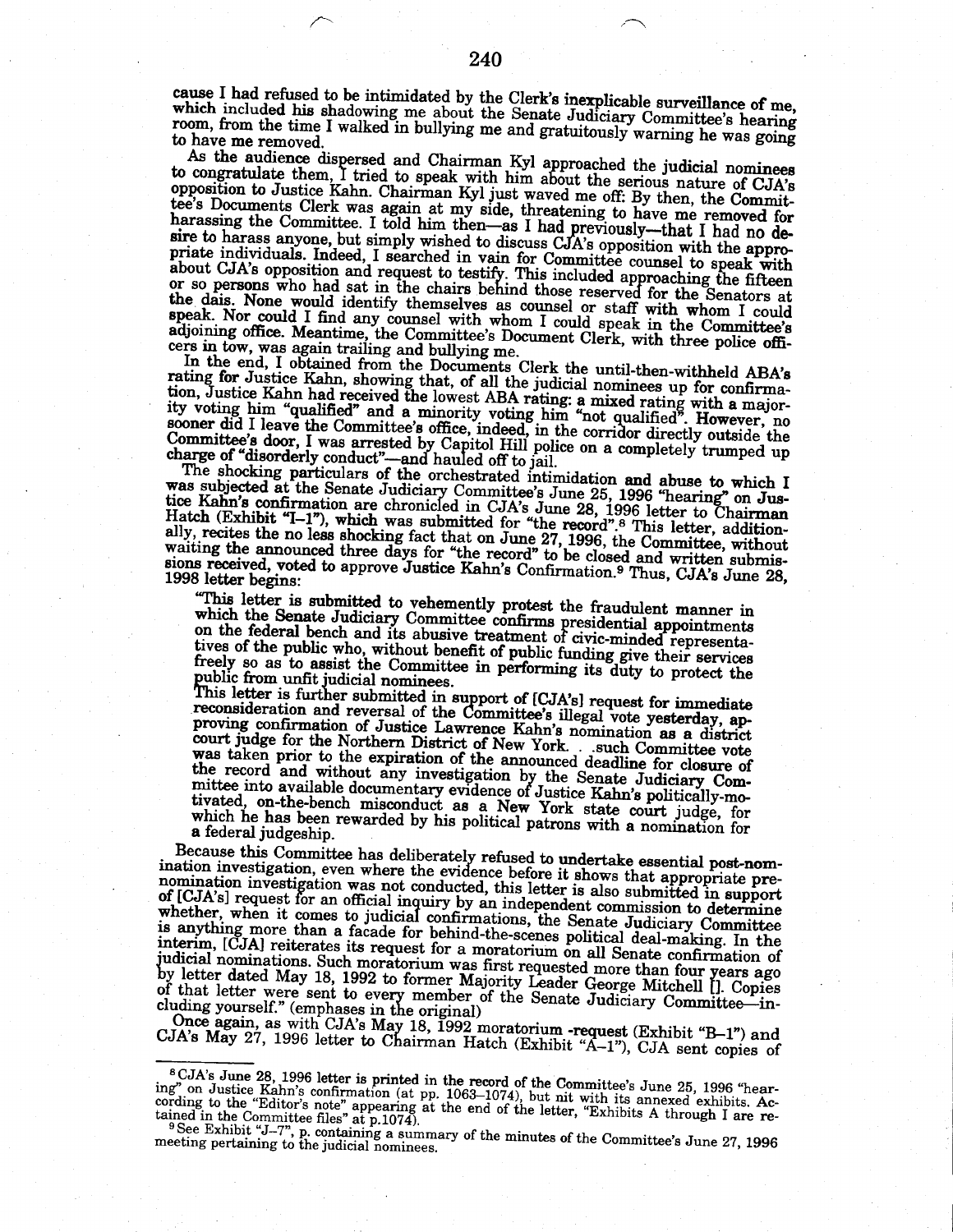the June 28, 1996 letter (Exhibit "I-1") to every member of the Senate Judiciary Committee. Additionally, copies were sent, both my mail and fax,<sup>10</sup> to then Senate Majority Leader Trent Lott and then Senate Minority Leader Thomas Daschle (Exhibit "I-2").<sup>11</sup>

Within the next days, CJA unexpectedly received information further underscoring the Committee's profound dysfunction and bad-faith. This information was from two New York citizens active in the fight for good government and constitu-<br>tional reform, Bill Van Allen and Faye Rabenda. They advised me that on June 7, 1996—which was just five days before Chairman Hatch's June 12, 1996 letter denying CJA's request to testify (Exhibit "F")—they had made a trip to Washington to apprise the Committee of their strong opposition to Justice Kahn's confirmation. This, based on his politically-motivated decision-making in a public interest case involving local corruption in Duchess County. Although such opposition, coming from<br>individuals who were separate and unrelated to CJA, should have had the effect of reinforcing CJA's opposition, likewise based on Justice Kahn's politically-motivated decision-making in a public interest case, also involving corruption, the Committee did not react accordingly. Instead, just as the counsel for the Committee had never interviewed CJA and requested from us the substantiating case file evidence, so likewise, they had not interviewed these individual citize stantiating case file evidence. Indeed, the Committee did not even notify Mr. Van Allen and Ms. Rabenda of the June 25, 1996 "hearing" on Justice Kahn's confirmation or invite them to submit written opposition.

don or invite them to submit written opposition.<br>As a result of this unexpected information, which I learned of on or about Friday,<br>July  $12^{\text{th}}$ , I telephoned the Senate leadership on Monday morning July  $15^{\text{th}}$ . It firmation the next day of judicial nominees—Justice Kahn, among them. This is refirmation the next day of judicial nominees—Justice Kahn, among them. This is re-<br>flected by fax CJA's July 15, 1996 memo to counsel to the Senate Judiciary Com-<br>mittee (Exhibit "J-1"), faxed to the Committee's office and ity Leader's office:

"We do not know the status of our transmittal inasmuch as the Senate Judiciary Committee receptionists have refused to even verify that our fax has been given to its counsel-whose identity I was told is 'confidential'- and have refused to confirm that the materials will, as requested, be transmitted [to the Majority Leader's Office. . .

CJA also phoned Mr. Van Allen and Ms. Rabenda, who then contacted the Committee, by phone and in writing (Exhibit "K"), requesting that it provide the Senate Majority Leader with any "documentation created by the Senate Judiciary Committee staff relating to [their] strong opposition" to Justice Kahn's confirmation, including relating to their June 7<sup>th</sup> visit to the Committee when they "spoke for approximately 5-10 minutes with a "staff member".

The upshot of CJA's vigorous efforts to prevent the Senate rubber-stamp con-The upshot of Justice Kahn's nomination, including a great many long distance phone<br>calls, only partially reflected by the annexed phone bill (Exhibit "J-6"),<sup>12</sup> was that,<br>upon information and belief, that nomination, as

The flagrant misfeasance of the Senate Judiciary Committee and Senate leadership, chronicled by the annexed exhibits and further established by the voluminous correspondence and other materials that should be stored somewhere in the Senate Judiciary Committee, serves no purpose but to enable Senators to continue to

<sup>&</sup>lt;sup>10</sup>The July 1, 1996 fax cover sheets to CJA's June 28, 1996 letter read "Formal Request for Senate moratorium on all judicial confirmations and, in particular, opposition to confirmation of Lawrence Kahn (for N. District---NY)."

<sup>&</sup>lt;sup>11</sup> Although CJA never got around to sending a copy of the June 28, 1996 letter to its first<br><sup>11</sup> Although CJA never got around to sending a copy of the June 28, 1996 letter to its first<br>indicated recipient, President Bil dent.

<sup>&</sup>lt;sup>12</sup>I made contemporaneous notes of some of my July 15-16, 1996 phone conversations. These are retyped and annexed as Exhibit "J-7".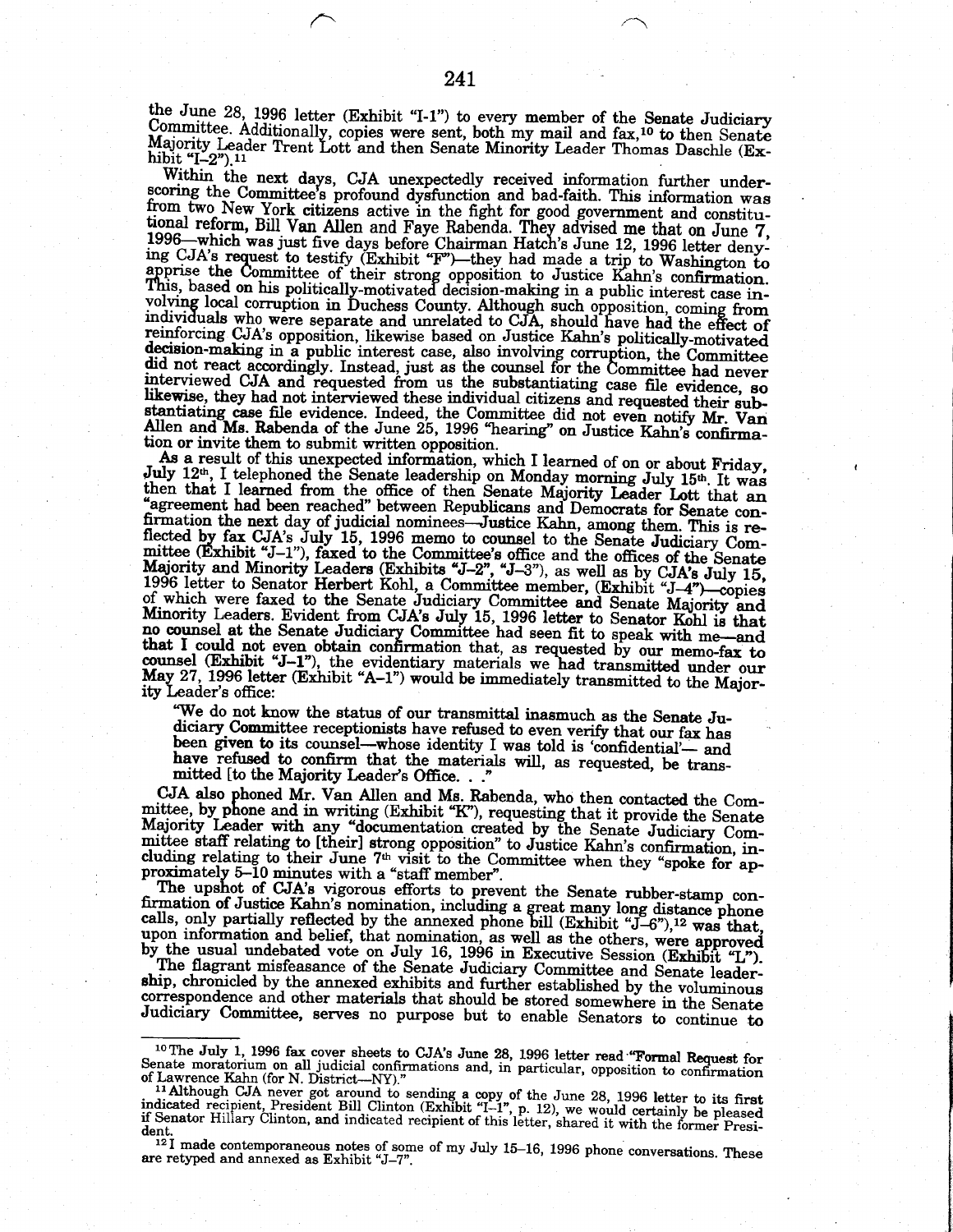"wheel and deal" judicial nominations, cavalierly using them for patronage or for trading with their congressional colleagues and the President for other valuable consideration or promises thereof.

Obviously, a Senate Judiciary Committee which so shamelessly spurns the evidence-based presentations of a non-partisan, non-profit citizens' organization, whose advocacy meets the highest standards of professionalism, is not treating with greater respect and decency the average citizen who comes forward to oppose confirma-<br>tion of individual judicial nominees. This certainly is reflected in the way the Committee treated good government activists Bill Van Allen and Faye Rabenda (Exhibit "K"), whose opposition to Justice Kahn should have been viewed as reinforcing CJA's own.

Hopefully, with your chairmanship of the Subcommittee on Administrative Oversight and the Courts-and your vision of this and the upcoming three hearings "at least" as an "important dialogue" on the Senate's role in judicial nominations-esreast as an important mangue on the Senate Judiciary Committee—and the Senate—discharges its "advise and consent" function. Certainly, the absolute necessary that the Committee and Senate scrutinize the competence, integrity, and temperament of judicial nominees is reinforced by the fact that the mechanisms for disciplining and removing incompetent, dishonest, and abusive federal judges from the bench are verifiably sham and dysfunctional.

On this vital subject, I would note that when I handed you a copy of CJA's infor-Un this vital subject, 1 would note that when 1 handed you a copy of CJA's informational brochure on March 20, 1998—following your lecture at Ansche Chesed Synagogue on New York's Upper West Side—I also gave you a copy of §372(c) and the House Judiciary Committee's non-existent capacity and willingness<br>to investigate judicial impeachment complaints (Exhibit "M-1"). A copy of this important article had been sent to the House Judiciary Committee-of which you were a member—under a March 10, 1998 memorandum addressed to the House Judiciary Committee's Chairman and members, a copy of which I also handed you (Exhibit

In the event you harbor the unwarranted belief that the House Judiciary Committee is any different from the Senate Judiciary Committee in its flagrant disrespect for fully-documented presentations, enclosed is CJA's statement for the record of the House Judiciary Committee's June 11, 1998 "Oversight Hearing of the Administration and Operation of the Federal Judiciary", held by the Courts Sub-<br>committee (Exhibit "N-1"). Its opening sentence expressly identifies that it is pre-

"so that members of Congress and the interested public are not otherwise misled into believing that the House Judiciary Committee or its Subcommittee is meaningfully discharging its duty to oversee the federal judici-

Described therein is the refusal of the House Judiciary Committee to respond to CJA's March 10, 1998 memorandum (Exhibit "M-2/M-1"), as well as CJA's March 23, 1998 memorandum, which transmitted to the House Judiciary Committee readily-verifiable proof that the mechanisms for ensuring the impartiality of federal judges and, where necessary, for disciplining and removing, them have been reduced Judges and, where necessary, or asserting and removing, mean that sometime to "empty shells". This, in addition to describing the refusal of the Courts Sub-<br>committee to permit CJA to testify at its June 11, 1998 "oversigh the only witnesses allowed to testify were representatives of the judiciary. The House Judiciary Committee's response to this written statement was to exclude it from the printed record of its June 11, 1998 "oversight hearing"—which it did whol-<br>ly without notice to CJA (Exhibit "N-2").

Since your Subcommittee on Administrative Oversight and the Courts, assumedly, has concurrent jurisdiction with the House Courts Subcommittee, CJA respectfully requests that while you are clarifying with the Senate Judiciary Committee as to the whereabouts of CJA's 1992 Critique and voluminous correspondence, you also clarify with the Courts Subcommittee of the House Judiciary Committee as to the whereabouts of CJA's voluminous document-supported correspondence, establishing that the federal judiciary has gutted the federal statutes relating to judicial discipline and refusal, and that the House Judiciary Committee has abandoned its order and the communities of the communities. Needless to say, if these Committees are unable to locate this important documentation, CJA will furnish you with duplicate copies.

We look forward to testifying at upcoming hearings of your Subcommittee—which should be on issues of both federal judicial selection and federal judicial discipline.